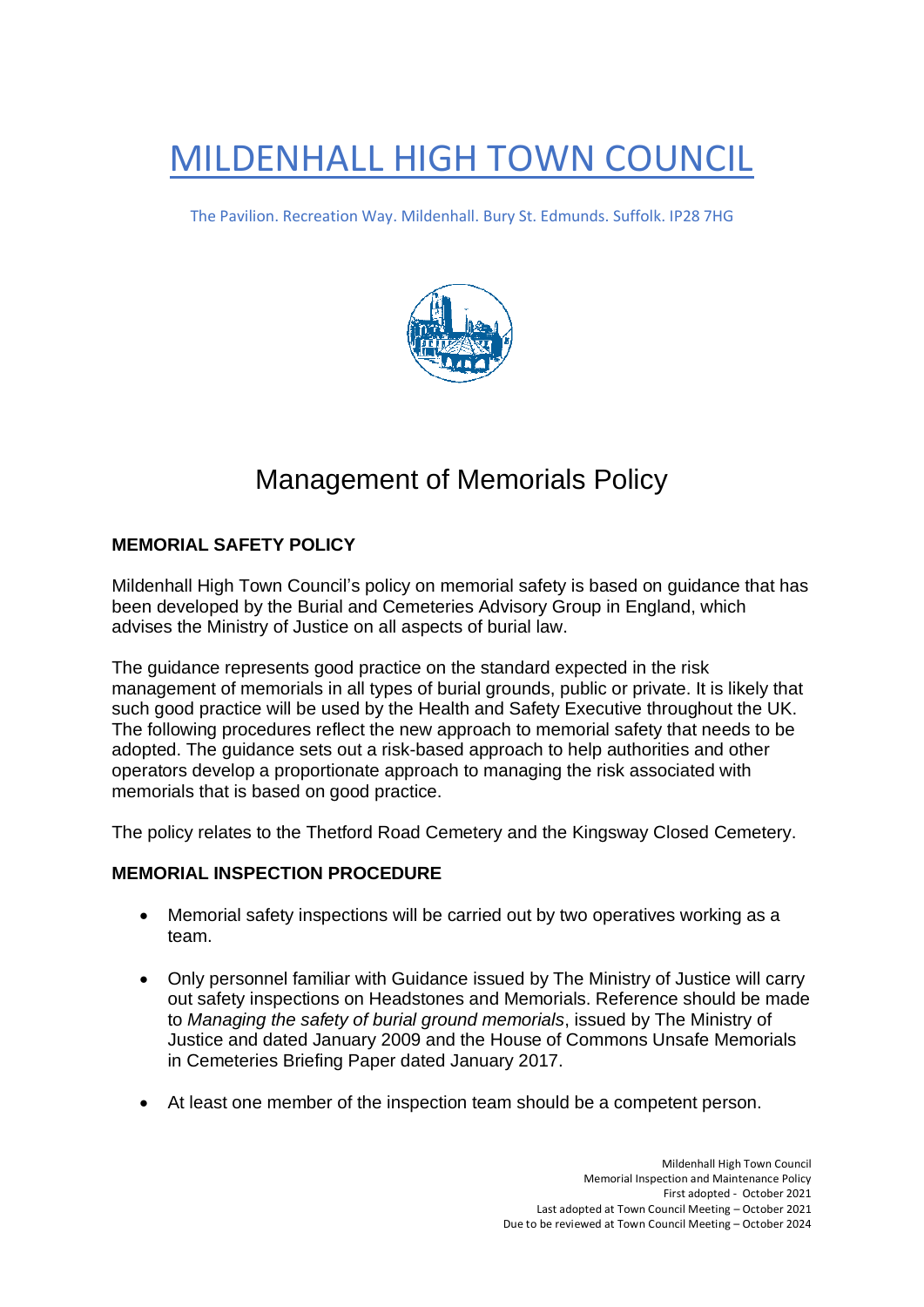- Personal Protective Equipment (PPE) must be worn at all times where appropriate.
- All memorial inspections will be recorded on the inspection form.
- All memorials will initially receive a visual check to identify if there is obvious danger and shall also indicate the safest approach to carry out the physical hand test.
- Operatives must always be aware of Headstones/Memorials that are made-up of more than one section or blocks. Operatives must always examine the top section first and work down the memorial, this will avoid such elements of the memorial falling and potentially causing injury during any inspection
- The physical hand inspection should be carried out standing in front, but to one side, of the headstone where possible and a gentle pressure/force should be gradually increased until a force approximating 35kg is applied. This force should be exerted in one direction, away from the body and should be repeated from the back of the memorial. Other physical hand tests from the sides of the memorial may also be required on certain designs. The force should be applied at the apex of the memorial or a high up the memorial as can comfortably be reached.
- If the memorial moves with a constant hand pressure (known as The Hand Test) and will continue to fall, which could lead to an injury, then the memorial will be recorded as un-safe
- A memorial will only fail the safety inspection if it will move and continue to move until it falls to the ground under an initial firm but reasonable force approximating 35 kg. Memorials that do not freely move following the initial force will not be considered unsafe unless in an area of very high risk.
- Should a memorial fail the physical hand test a mechanical measuring device may be used, simply to confirm the force at which the memorial has failed. When using this device it should be noted that the memorial will be unstable and great care should be taken. The measuring device should be used in a similar way to the hand test with the force being applied at the apex of the memorial, or just below shoulder height on taller memorials up to 1.5m. The mechanical measuring device is not suitable for memorials taller than 1.5m

#### **MEMORIAL INSPECTION PROCEDURE – MEMORIALS OVER 2.5M**

Due to the diverse nature and complexity of these memorials, a visual check of all joints and any other area of weakness will be carried out in accordance with training provided. The Grounds Team will inspect the memorial to see if it is safe enough or warrant any further testing. The memorial can be prioritised on a visual inspection as follows.

- Requiring immediate professional advice,
- Considered safe but requiring professional advice within the next 12 months
- Considered safe and not requiring further advice.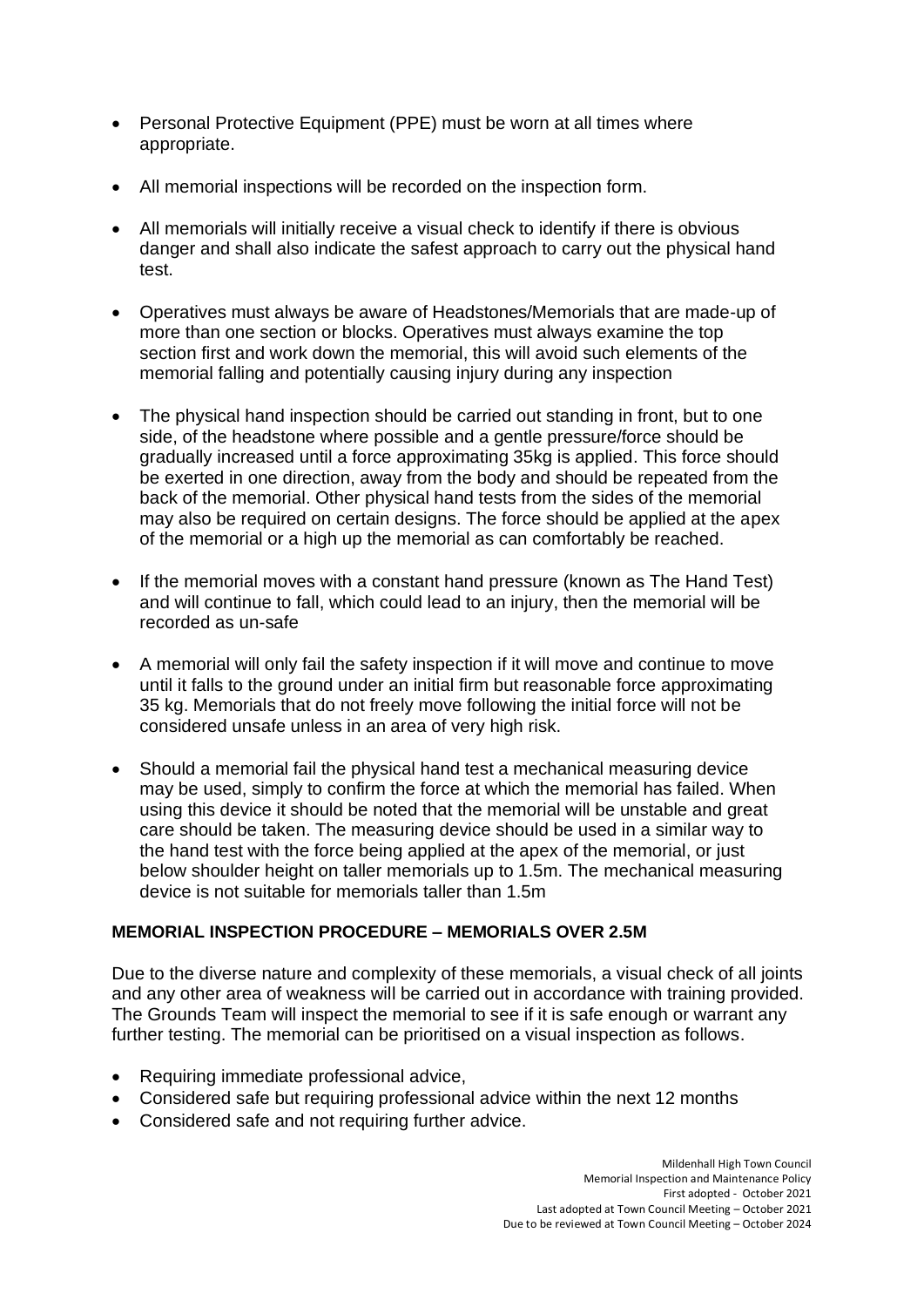If the Memorial Safety Team thinks immediate professional advice is needed, i.e. a structural engineer, then the area will be cordoned off and appropriate safety notices put in place until specialist advice can be obtained

### **The Grounds Team will:**

- Carry out a visual check on all memorials
- Check if there an increased risk to the monument's stability due to its location.
- The hand test will be used in accordance with the assessed level of risk.
- Mechanical testing will only be used when considered essential and where the memorial has failed the hand test.
- Record all visual and hand tests undertaken with detailed information on individual memorials tested.
- Record any significant risks to be dealt with, taking account of the numbers of people who may be exposed, and the likelihood of the risk.
- Record any reasonable precautions taken to ensure the remaining risk is acceptable.

Where a memorial is found to pose a significant risk then a means of making safe will be considered which is proportionate to the level of risk

In the majority of subsequent inspections a visual test will be sufficient, unless an individual memorial is considered to pose a more significant risk following the visual test. In such cases a full visual and hand test will be undertaken

#### **TEMPORARY MEASURES**

- Warning Signs will be placed on or near the memorial found to be unstable.
- Cordoning off the memorial with hazard warning tape or barrier mesh if required.
- Mechanical support to the memorial (i.e. either metal or wooden supports)
- Setting the memorial into the ground
- Laying down (only if absolutely necessary).

# **COMMUNICATION WITH MEMORIAL OWNERS**

- Ownership of memorials remains with the family of the deceased
- Only when the memorial poses a significant risk, such as imminent collapse in way that could lead to serious injury, does immediate action need to be taken to control the risk.
- When memorials are found to be unstable, the Council will write to the grave owner to inform them and they will be given 12 months to contact the Council and make the memorial safe, unless the memorial is older than 40 years old and showing no signs of visitation. In such circumstances permanent action may be taken to make the memorial safe.